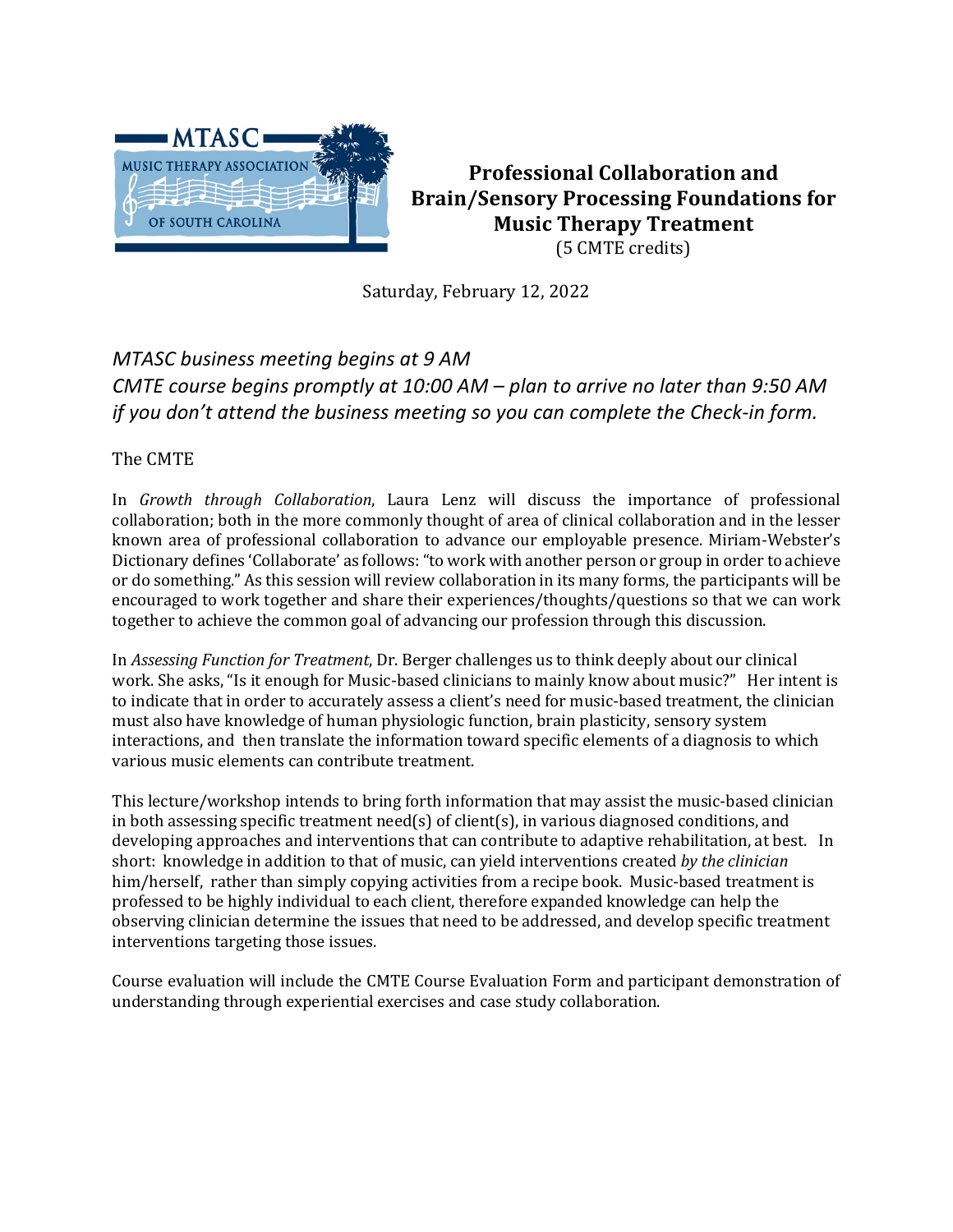## **Learner Objectives**:

Participants will

- 1. able to name three non-therapeutic based professionals from whom to draw information and collaborate and name two ways to connect with these professionals with in order to establish a professional relationship and promote the field of music therapy. (V.B.9, 14, 16)
- 2. name three therapeutic, school, or healthcare based professionals whom they can approach, and define one area (for each one) in which they can collaborate to benefit a 1:1 client or group of clients. (V.A. 4)
- 3. be able to use information about the brain and neuroplasticity, sensory systems and their interactions to plan clinical interventions. (III.A.2  $& 3$ )
- 4. be able to design rhythm-based interventions to address movement and mental deficits in presented case studies.  $[III.A.2, 3, 5]$

There are no prerequisites to attend this CMTE event. Students are welcome and encouraged to come and learn with MT-BCs.

## **MT-BCs - REMEMBER TO BRING YOUR CBMT # WITH YOU**.

### About the presenters:

Laura S. Lenz, LPMT, MT-BC Licensed Professional Music Therapist Music Therapist-Board Certified Neurologic Music Therapy trained, Assistant Director/Internship Director for Metro Music Therapy in Atlanta. Laura grew up in Massachusetts and then ventured down south to the University of Miami in 1985. After interning at United Cerebral Palsy of Miami, becoming board certified in1990. She worked at several facilities in Miami including the ARC, the Easter Seal Society, and the Miami Veterans Hospital before her move to Snellville, GA in 1998. After 3 years with Babies Can't Wait and she worked at Emory Eastside Medical Center's Heritage Behavioral Health program for 14 years. For the past 11 years, Laura has been employed with Metro Music Therapy, a private contracting music therapy company. Laura currently leads music therapy groups at nursing homes, assisted living facilities, memory care units, and senior wellness programs throughout the Atlanta area. She also provides MT services to individuals with varying abilities, and manages MMT's Songs of Hope grant program. Laura is dedicated to working with Veterans and is thrilled to both provide music therapy services, and manage MMT's extensive Veterans' programming. In addition, after serving as a committee member for the past three years, Laura was recently elected as Chair of the Certification Board for Music Therapists' Exam Committee. She is proud to serve her music therapy community through this endeavor.

**Dorita S. Berger**, PhD, MT-BC, LCAT: Sensorimotor Neurophysiologic Music Therapy; Autism Specialist; former faculty Montclair State University & Kean University, (NI): Fulbright Visiting Specialist Grant to teach in Ukraine; Global Education Grant to teach and lecture in Argentina; invitations to lecture Italy, Corsica, South America, Canada, USA. Dr. Berger studied Dalcroze Eurhythmics with Marta Sanchez during her BFA Music Degree training at Carnegie Mellon University, followed by MA and PhD Degrees in Music Therapy (NYU, and Roehampton University, UK). She resides in Durham, NC, where she is Research Affiliate and Supervisor for music and brain investigations at UNC-CH Medical School Frohlich Neuroscience Lab, and has been Faculty of Duke OLLI (Lifelong Learning) Program, while conducting group classes for "ON THE MOVE: Rhythm-Kinetics for Parkinson's and Movement Rehabilitation©". Her five published books include "Eurhythmics for Autism and other Neurophysiologic Diagnoses: A Sensorimotor Music-Based Treatment Approach (2016)";"Kids, Music 'n' Autism: Bringing Out The Music In Your Child (2017); "THE MUSIC EFFECT: Music Physiology and Clinical Applications" (2006) (with co-author Dr. Daniel J. Schneck (Virginia Tech); "Music Therapy, Sensory Integration and The Autistic Child", (2002) (also in Korean), and "Toward The Zen Of Performance: Music Improvisation Therapy For Developing Self-Confidence In The Performer":(1999).